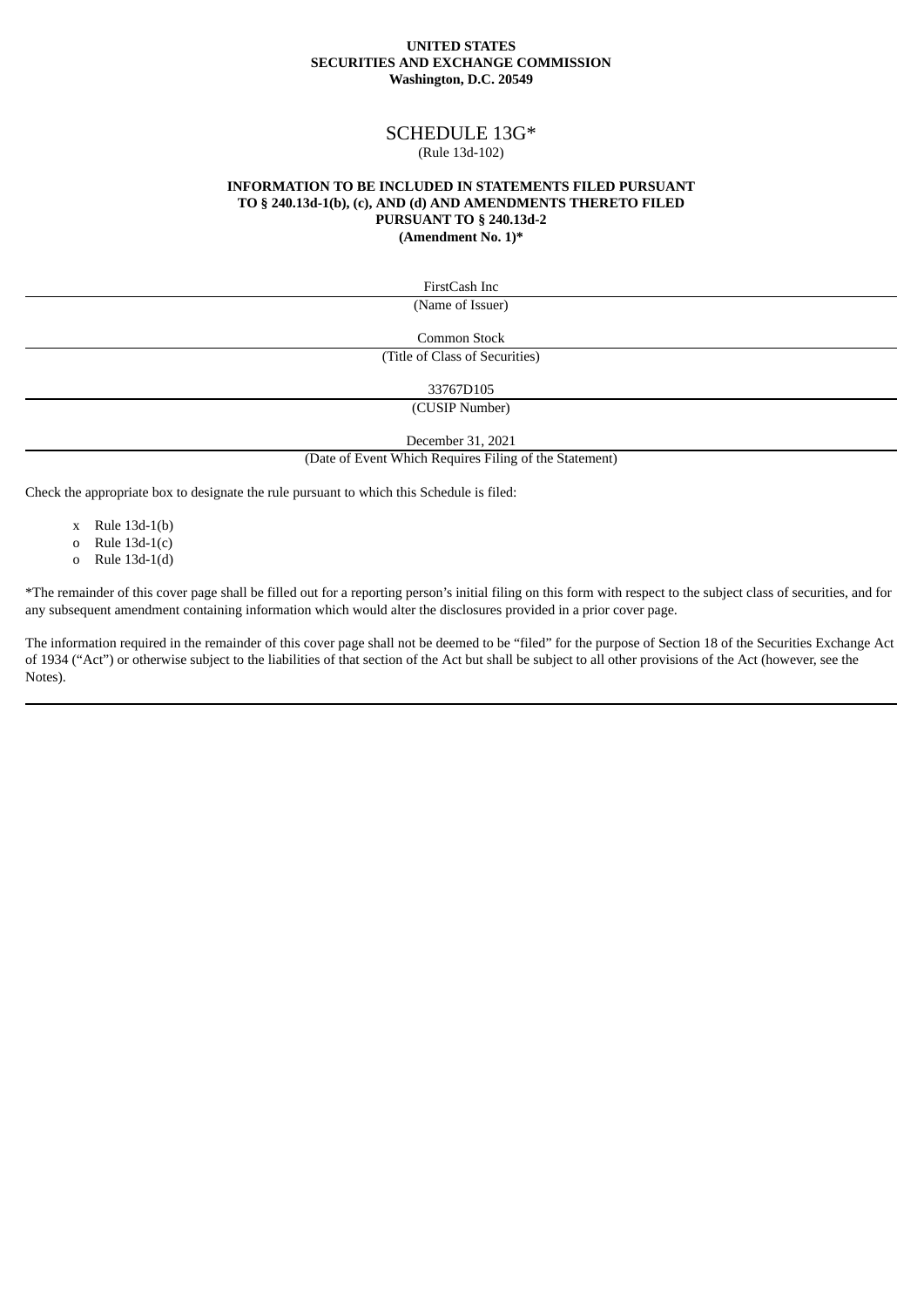| 1.  | NAME OF REPORTING PERSONS                                                                                            |    |                                            |  |  |
|-----|----------------------------------------------------------------------------------------------------------------------|----|--------------------------------------------|--|--|
|     | William Blair Investment Management, LLC                                                                             |    |                                            |  |  |
| 2.  | CHECK THE APPROPRIATE BOX IF A MEMBER OF A GROUP<br>(see instructions)<br>(a)<br>$\mathbf{o}$<br>(b)<br>$\mathbf{o}$ |    |                                            |  |  |
| 3.  | SEC USE ONLY                                                                                                         |    |                                            |  |  |
| 4.  | CITIZENSHIP OR PLACE OF ORGANIZATION                                                                                 |    |                                            |  |  |
|     | Delaware                                                                                                             |    |                                            |  |  |
|     |                                                                                                                      | 5. | <b>SOLE VOTING POWER</b><br>0              |  |  |
|     | <b>NUMBER OF</b><br><b>SHARES</b><br><b>BENEFICIALLY</b><br><b>OWNED BY</b>                                          | 6. | <b>SHARED VOTING POWER</b><br>0            |  |  |
|     | <b>EACH</b><br><b>REPORTING</b><br>PERSON<br><b>WITH</b>                                                             | 7. | SOLE DISPOSITIVE POWER<br>$\boldsymbol{0}$ |  |  |
|     |                                                                                                                      | 8. | SHARED DISPOSITIVE POWER<br>0              |  |  |
|     |                                                                                                                      |    |                                            |  |  |
| 9.  | AGGREGATE AMOUNT BENEFICIALLY OWNED BY EACH REPORTING PERSON                                                         |    |                                            |  |  |
|     | $\boldsymbol{0}$                                                                                                     |    |                                            |  |  |
| 10. | CHECK IF THE AGGREGATE AMOUNT IN ROW (9) EXCLUDES CERTAIN SHARES<br>(SEE INSTRUCTIONS)<br>0                          |    |                                            |  |  |
| 11. | PERCENT OF CLASS REPRESENTED BY AMOUNT IN ROW (9)<br>$0.0\%$                                                         |    |                                            |  |  |
| 12. | TYPE OF REPORTING PERSON (SEE INSTRUCTIONS)                                                                          |    |                                            |  |  |
|     | IA                                                                                                                   |    |                                            |  |  |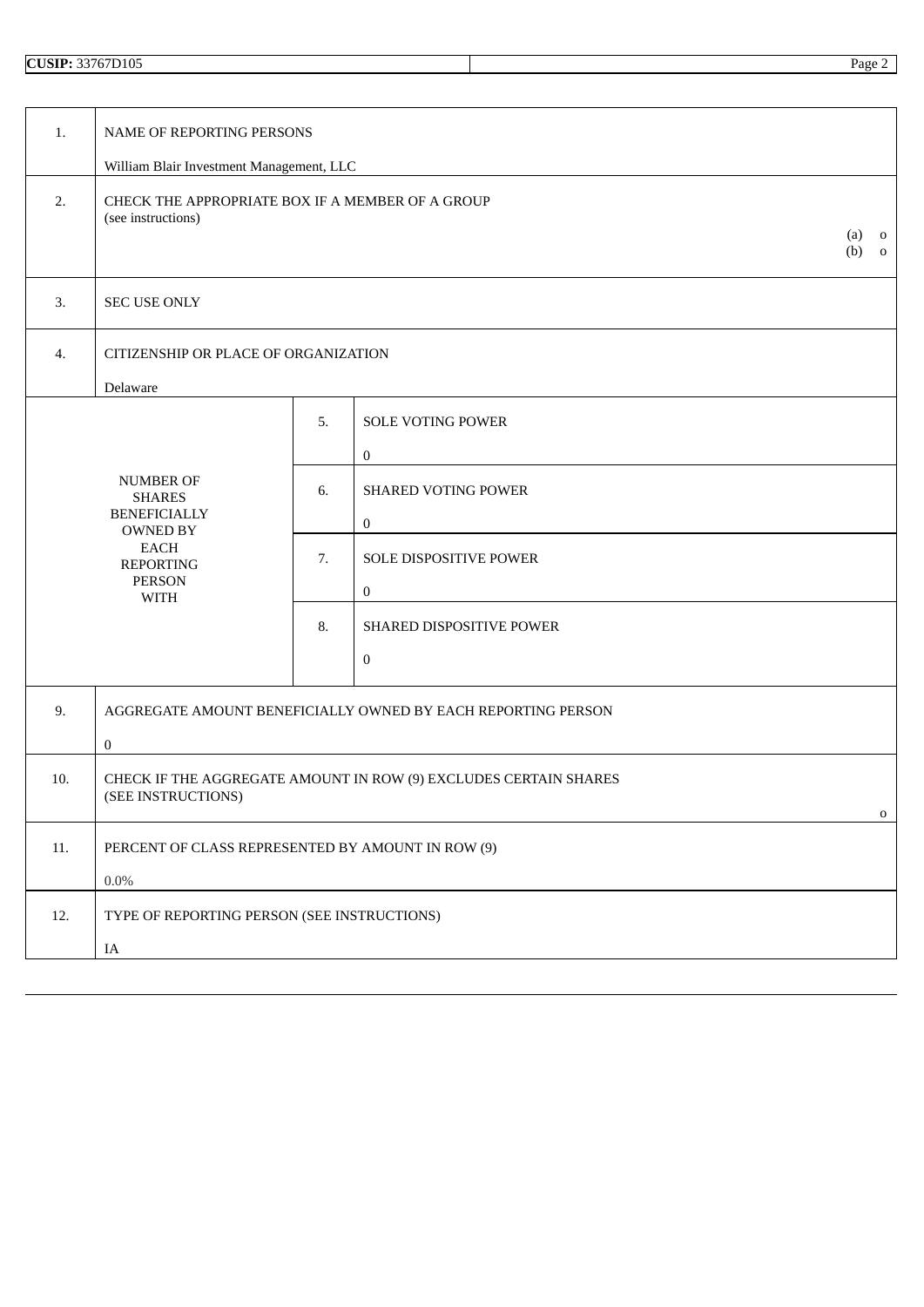| Item $1(a)$ . | <b>Name of Issuer:</b><br>FirstCash Inc                                                                             |                                                                                                                                                          |  |  |
|---------------|---------------------------------------------------------------------------------------------------------------------|----------------------------------------------------------------------------------------------------------------------------------------------------------|--|--|
| Item $1(b)$ . | <b>Address of Issuer's Principal Executive Offices:</b><br>1600 West 7th Street, Fort Worth, TX 76102               |                                                                                                                                                          |  |  |
| Item $2(a)$ . | <b>Name of Person Filing:</b><br>William Blair Investment Management, LLC                                           |                                                                                                                                                          |  |  |
| Item $2(b)$ . | <b>Address of Principal Business Office or, if none, Residence:</b><br>150 North Riverside Plaza, Chicago, IL 60606 |                                                                                                                                                          |  |  |
| Item $2(c)$ . | Citizenship:<br>Delaware                                                                                            |                                                                                                                                                          |  |  |
| Item $2(d)$ . | Common Stock                                                                                                        | <b>Title of Class of Securities:</b>                                                                                                                     |  |  |
| Item $2(e)$ . | <b>CUSIP Number:</b><br>33767D105                                                                                   |                                                                                                                                                          |  |  |
| Item 3.       | a:                                                                                                                  | If this statement is filed pursuant to §§ 240.13d-1(b), or 240.13d-2(b) or (c), check whether the person filing is                                       |  |  |
|               | (a)<br>$\mathbf 0$                                                                                                  | Broker or dealer registered under Section 15 of the Act (15 U.S.C. 780);                                                                                 |  |  |
|               | (b)<br>0                                                                                                            | Bank as defined in Section 3(a)(6) of the Act (15 U.S.C. 78c);                                                                                           |  |  |
|               | (c)<br>0                                                                                                            | Insurance company as defined in Section 3(a)(19) of the Act (15 U.S.C. 78c);                                                                             |  |  |
|               | (d)<br>$\mathbf 0$                                                                                                  | Investment company registered under Section 8 of the Investment Company Act of 1940 (15 U.S.C.<br>80a-8);                                                |  |  |
|               | (e)<br>$\mathbf X$                                                                                                  | An investment adviser in accordance with § 240.13d-1(b)(1)(ii)(E);                                                                                       |  |  |
|               | (f)<br>$\mathbf 0$                                                                                                  | An employee benefit plan or endowment fund in accordance with § 240.13d-1(b)(1)(ii)(F);                                                                  |  |  |
|               | (g)<br>0                                                                                                            | A parent holding company or control person in accordance with $\S 240.13d-1(b)(1)(ii)(G);$                                                               |  |  |
|               | (h)<br>$\mathbf 0$                                                                                                  | A savings association as defined in Section 3(b) of the Federal Deposit Insurance Act (12 U.S.C.<br>$1813$ ;                                             |  |  |
|               | (i)<br>$\mathbf 0$                                                                                                  | A church plan that is excluded from the definition of an investment company under Section $3(c)(14)$<br>of the Investment Company Act (15 U.S.C. 80a-3); |  |  |
|               | (i)<br>0                                                                                                            | A non-U.S. institution in accordance with $\S$ 240.13d-1(b)(1)(ii)(J);                                                                                   |  |  |
|               | (k)<br>$\mathbf 0$                                                                                                  | Group, in accordance with § 240.13d-1(b)(1)(ii)(K).                                                                                                      |  |  |

If filing as a non-U.S. institution in accordance with § 240.13d-1(b)(1)(ii)(J), please specify the type of institution: \_\_\_\_\_\_\_\_\_\_\_\_\_.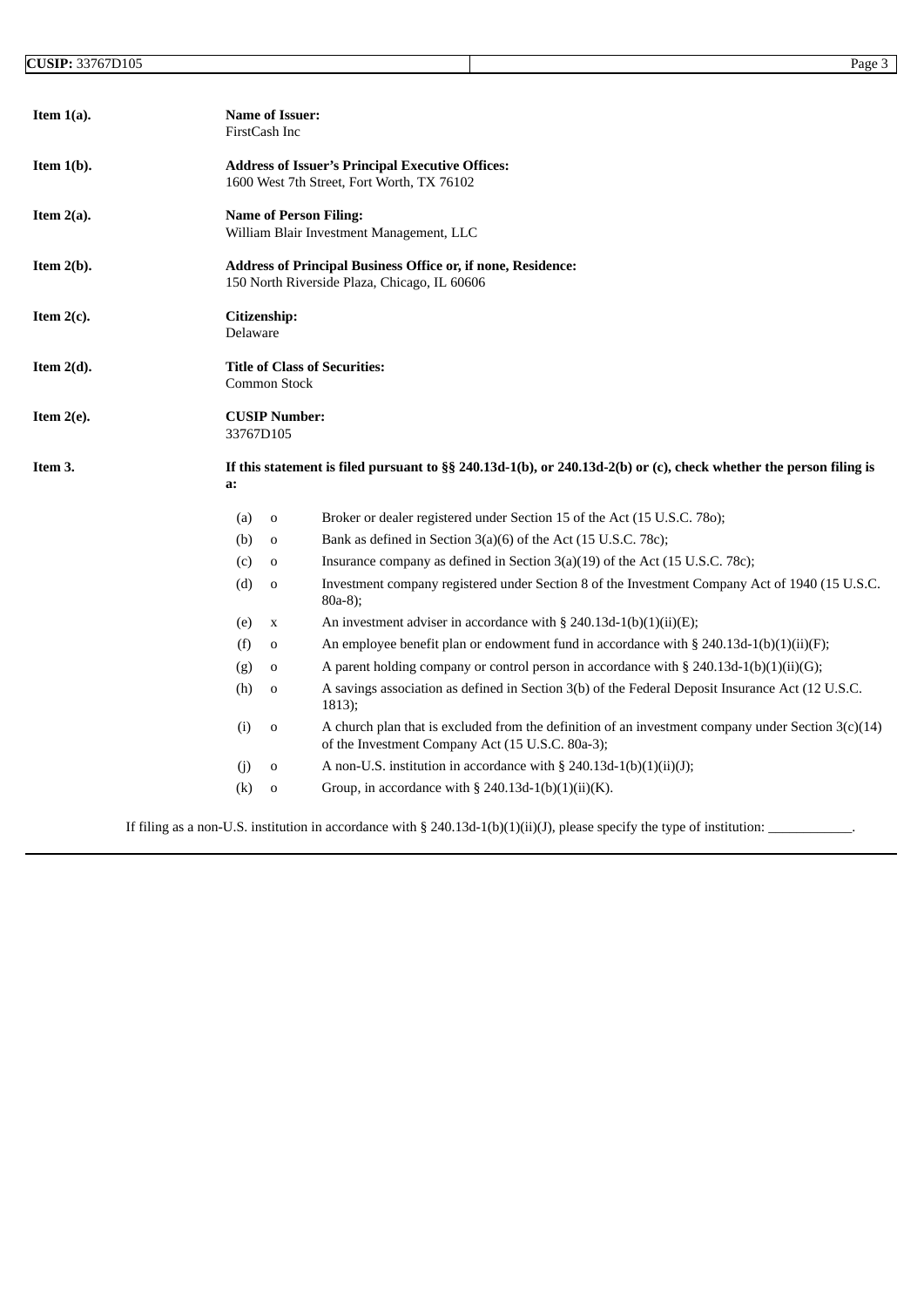| Item 4.  | <b>Ownership:</b><br>Provide the following information regarding the aggregate number and percentage of the class of securities of the issuer<br>identified in Item 1.                                                                                                                                                                                                                                                                                                                          |  |  |  |
|----------|-------------------------------------------------------------------------------------------------------------------------------------------------------------------------------------------------------------------------------------------------------------------------------------------------------------------------------------------------------------------------------------------------------------------------------------------------------------------------------------------------|--|--|--|
|          | (a)<br>Amount beneficially owned: 0                                                                                                                                                                                                                                                                                                                                                                                                                                                             |  |  |  |
|          | Percent of class: 0.0%<br>(b)                                                                                                                                                                                                                                                                                                                                                                                                                                                                   |  |  |  |
|          | Number of shares as to which the person has:<br>(c)                                                                                                                                                                                                                                                                                                                                                                                                                                             |  |  |  |
|          | Sole power to vote or to direct the vote: 0<br>(i)                                                                                                                                                                                                                                                                                                                                                                                                                                              |  |  |  |
|          | Shared power to vote or to direct the vote: 0<br>(ii)                                                                                                                                                                                                                                                                                                                                                                                                                                           |  |  |  |
|          | Sole power to dispose or to direct the disposition of: 0<br>(iii)                                                                                                                                                                                                                                                                                                                                                                                                                               |  |  |  |
|          | Shared power to dispose or to direct the disposition of: 0<br>(iv)                                                                                                                                                                                                                                                                                                                                                                                                                              |  |  |  |
| Item 5.  | <b>Ownership of Five Percent or Less of a Class:</b><br>If this statement is being filed to report the fact that as of the date hereof the reporting person has ceased to be the<br>beneficial owner of more than 5 percent of the class of securities, check the following. ⊠                                                                                                                                                                                                                  |  |  |  |
| Item 6.  | <b>Ownership of More Than Five Percent on Behalf of Another Person:</b><br>N/A                                                                                                                                                                                                                                                                                                                                                                                                                  |  |  |  |
| Item 7.  | Identification and Classification of the Subsidiary Which Acquired the Security Being Reported on By the<br><b>Parent Holding Company:</b><br>N/A                                                                                                                                                                                                                                                                                                                                               |  |  |  |
| Item 8.  | <b>Identification and Classification of Members of the Group:</b><br>N/A                                                                                                                                                                                                                                                                                                                                                                                                                        |  |  |  |
| Item 9.  | <b>Notice of Dissolution of Group:</b><br>N/A                                                                                                                                                                                                                                                                                                                                                                                                                                                   |  |  |  |
| Item 10. | <b>Certifications:</b><br>By signing below, I certify that, to the best of my knowledge and belief, the securities referred to above were acquired<br>and are held in the ordinary course of business and were not acquired and are not held for the purpose of or with the<br>effect of changing or influencing the control of the issuer of the securities and were not acquired and are not held in<br>connection with or as a participant in any transaction having that purpose or effect. |  |  |  |